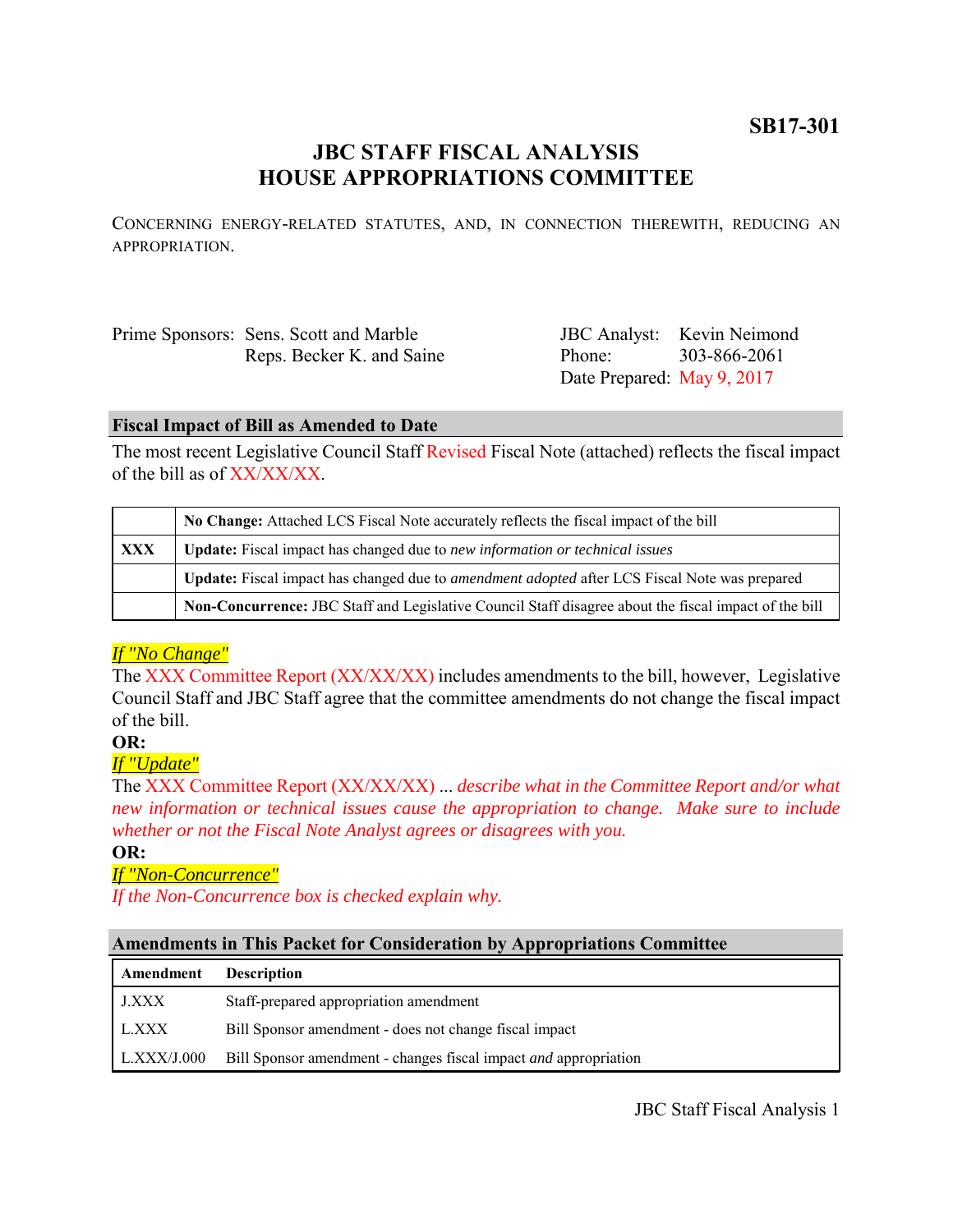#### **OR:**

#### **Amendments in This Packet for Consideration by Appropriations Committee**

**Amendment Description**

None.

#### **Current Appropriations Clause in Bill**

The bill requires but does not contain an appropriation clause.

#### **OR:**

The bill includes an appropriation clause that...

**OR:**

The bill includes an appropriation clause that *(describe its deficiency).*

**OR:**

The bill neither requires nor contains an appropriation clause for FY 20XX-YY.

### **Description of Amendments in This Packet**

**J.00X** Staff has prepared amendment **J.XXX** (attached) to add a provision appropriating a total of \$ to the Department of for FY 20XX-YY, including \$ General Fund and \$ cash/reapproprated funds from . This provision also states that the appropriation is based on the assumption that the Department will require an additional YY.Y FTE <and/or the Department will receive  $\$  federal funds to implement the act>.

**OR:**

**J.00X** Staff has prepared amendment **J.XXX** (attached) to change the existing clause to appropriate....

# **OR:**

**L.00X** Bill Sponsor amendment **L.XXX** (attached) ...

#### **OR:**

# **L.XXX and J.YYY**

Bill Sponsor amendment **L.XXX** (attached) ...

#### **Points to Consider**

#### *Subheading*

1. List the points to consider.

**OR:**

None.

Use subheadings from Chapter 11, Appendix C of Training Manual: *General Fund Impact Future Fiscal Impact*